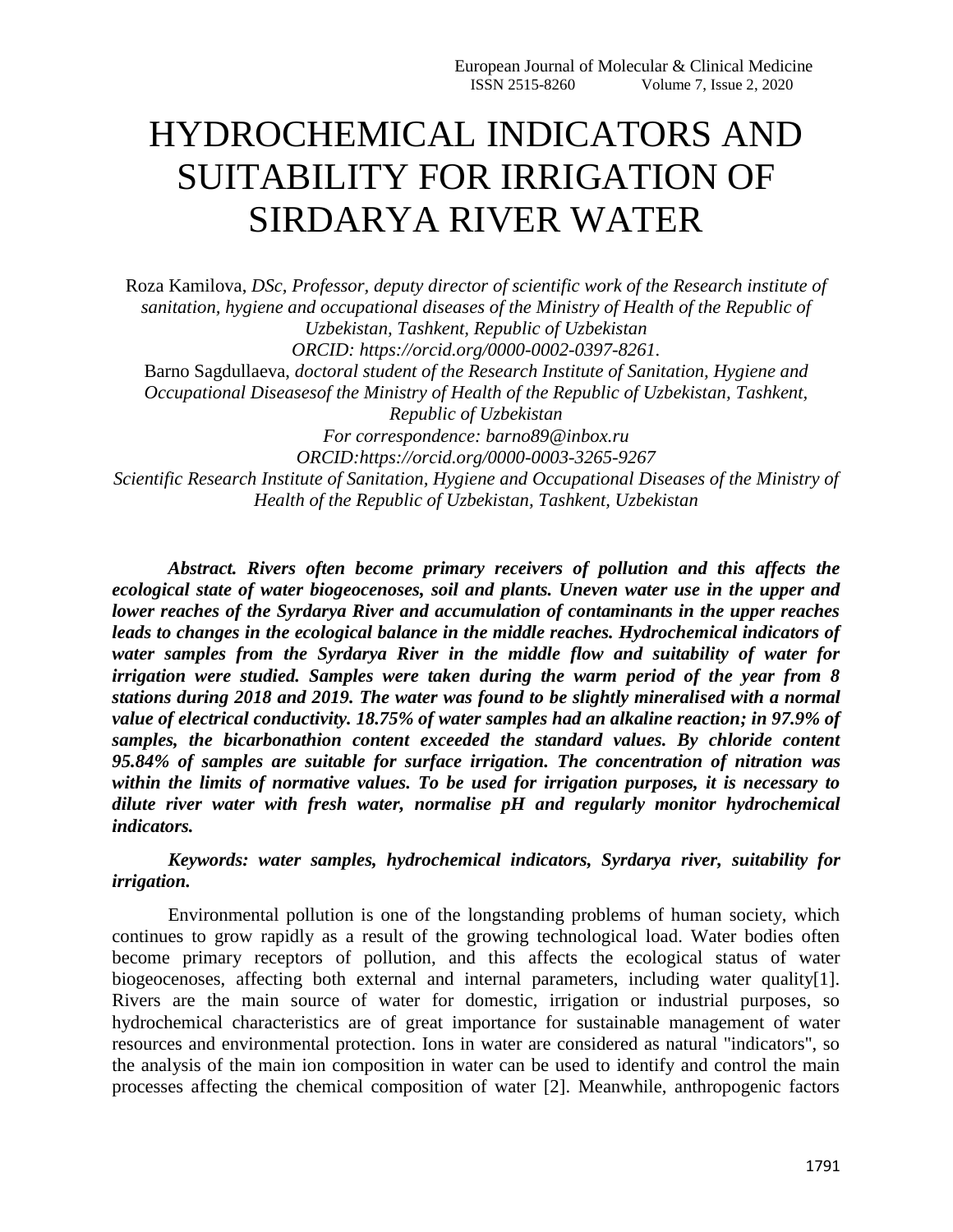have a significant influence on water mineralisation, as many salts and agrochemical compounds will influence water quality due to return water from collector-drainage runoff [3].

Syrdarya is the longest river in Central Asia. The upper and middle streams of the river are located on the territory of Uzbekistan. Despite the double burden of water shortages caused by uneven use of water in the upper and lower reaches of the river and accumulation of pollutants in the upper reaches, river water is still necessary for the everyday life of the population as well as for ecological balance along the river. As a result, the river middle course becomes a vulnerable area in terms of ecology and environment of the whole basin [4]. Also, the development of irrigation has led to a shift in the content of ions in Syrdarya River water from calcium carbonate to sodium-magnesium and sulfate-chloride (5). A total of 20 million tons of different salts per year falls into the Syrdarya River with dried backflow, which increases the mineralisation of the river from 300 to 600 mg/l in the upper reaches to 3000 mg/l in the lower reaches of the Fergana Valley. The predominant salts are MgSO4, Ca(HCO3)2, NaCl and CaSO4[6].

**Research objective.** To study the hydrochemical parameters of the Syrdarya River in the middle flow and determine the suitability of water for irrigation.

**Research materials and methods.** This research has examined hydrochemical indicators of Syrdarya river water in the warm season of 2018-2019. Samples were taken from the following stations: 1) Syrdarya River, 1 km after the inflow of the Chirchik River; 2) 100 m before the inflow of the Chirchik River; 3) 1 km before the inflow of the Chirchik River; 4) near Hakikat settlement; 5) near the Water Users Association (WUA) Sohil; 6) before the inflow of the Ahangaran River; 7) after the inflow of the Ahangaran River. The eighth station of the Chirchik River was located at a distance of 1 km before the inflow of the Syrdarya River. Samples were taken from 3 trips (in May, July and October months) each year. Suitability of water for irrigation, due to lack of uniform approved requirements, was determined based on chemical analysis by irrigation coefficients, which are calculated by different methods. In the FAO recommendations "Water Quality for Agro-crops". [7] presents recommended parameters of hydrochemical parameters of irrigation water (Table 1).

|                                     | Use restriction level  |                     |             |  |
|-------------------------------------|------------------------|---------------------|-------------|--|
| Indicators                          | no                     | minor limitation to | severe      |  |
|                                     | restrictions           | medium              | restriction |  |
| $EC_w$ **, dS/m                     | < 0.7                  | $0,7-3,0$           | >3,0        |  |
| Chlorides $(Cl-)***$ in irrigation, |                        |                     |             |  |
| $me/l$ :                            |                        |                     |             |  |
| - surface                           | $\leq$ 4               | $4 - 10$            | >10         |  |
| - rain                              | $\leq$ 3               | >3                  |             |  |
| Nitrogen $(NO3-N)****$ , mg/l       | $<$ 5                  | $5 - 30$            | >30         |  |
| Bicarbonate (HCO3-), me/l           | < 1.5                  | $1,5 - 8,5$         | >8,5        |  |
| pH                                  | normal range - 6,5-8,4 |                     |             |  |

Table 1: Recommendations for Irrigation Water Quality\*

*Note.* 

*\*- From the University of California Consultants Committee, 1974.*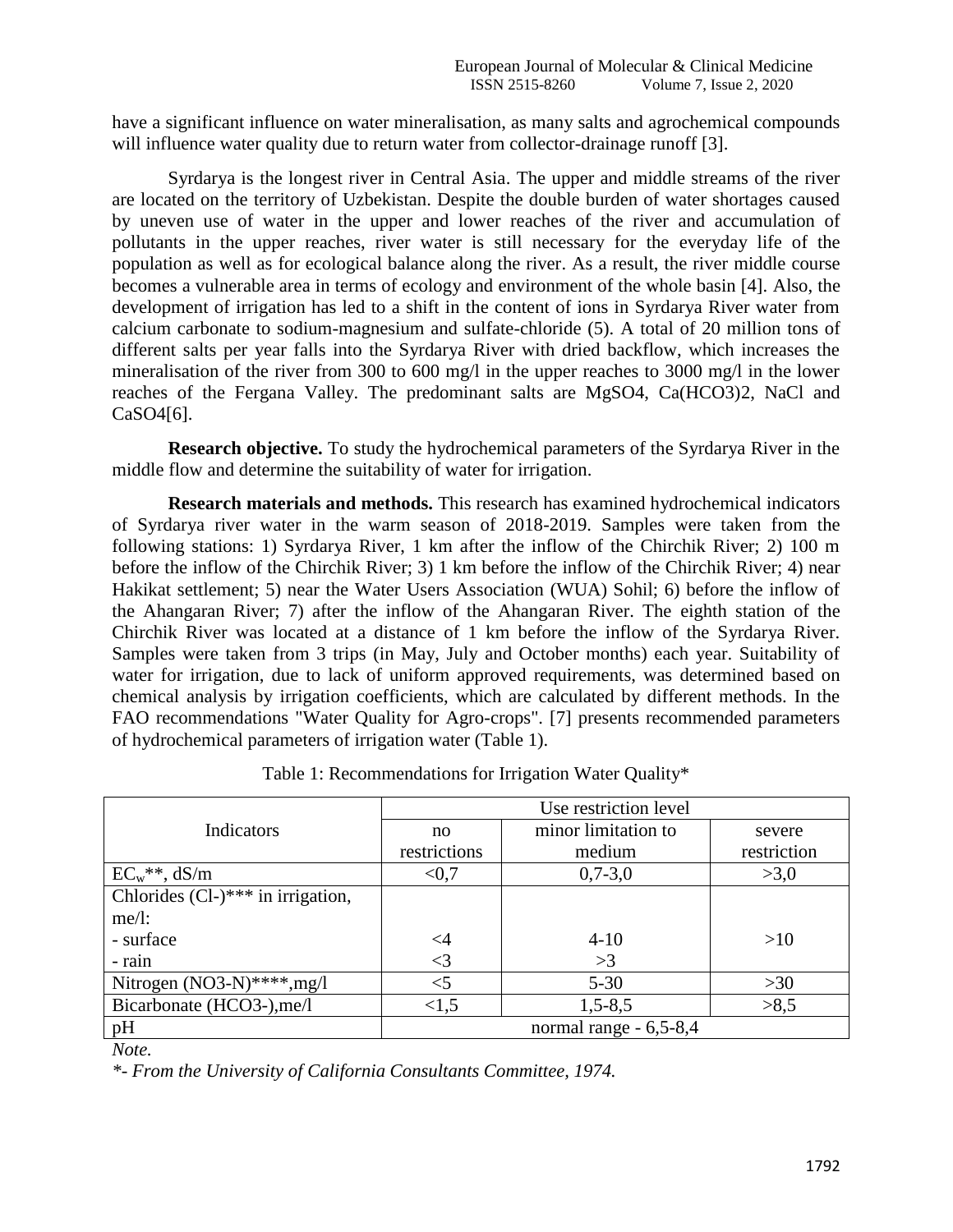*\*\* - ECw means the electrical conductivity, a measure of water salinity expressed in decimals per meter at 25°C, unit of measure V""/m or millimhos/sm. Both are equivalent.* 

*\*\*\* - In surface irrigation, most woody crops and woody plants are sensitive to chlorides, so the specified values must be used. In rain irrigation and low humidity (<30%), chlorides can be absorbed through the leaves of sensitive crops.* 

*\*\*\*\* - NO3-N means nitrate nitrogen, represented as elemental nitrogen (NH4-N and organic nitrogen should be included in wastewater studies).*

Water containing large amounts of salts is known to harm plant and animal organisms, resulting in soil salinisation. Most researchers use the indicator of salinity of irrigation water when assessing water quality. The founder of such assessment is A.N. Kostyakov [8], who characterises the irrigation properties of water following its mineralisation (Table 2).

| Water<br>class | Mineralisation, g/l          | <b>Quality Assessment</b>                                           |
|----------------|------------------------------|---------------------------------------------------------------------|
|                | less 0,4                     | good                                                                |
| $_{\rm II}$    | $0,4-1,0$ (fresh)            | limited use, considering local natural and irrigation<br>conditions |
| Ш              | $1,0-3,0$<br>(demineralized) | high risk to plants                                                 |
| IV             | more $3,0$                   | secondary salinisation                                              |

Table 2: Assessment of water quality by total mineralisation

In terms of the water content of chlorides and sodium sulfates, Stebler [9] proposed to calculate the alkaline characteristic, expressed in the form of irrigation coefficients, which is a layer of water in inches, which contains as much alkali as necessary for the soil to become harmful to a depth of 1.2 m for most crops. A formula is used for calculation:  $K = 288/5C1$  (if Na+ ions are less than Cl- ions) and by the formula:  $K = 288/Na+4Cl$  (if there are more Na+ ions than Cl- ions). These coefficients determine the water quality as good (Ka>18.0), satisfactory (Ka- 18.0 to 6.0), unsatisfactory (Ka- 5.9 to 1.2) and bad (Ka $\lt 1.2$ ), i.e., water is not suitable for irrigation [10].

In our study, the electrical conductivity of water was measured with a portable device of YSI-85 type. We used methods of variation statistics with the calculation of mean value (M), standard error  $(\pm m)$  and relative values (frequency, %). The statistical significance of differences between the obtained values was assessed using the Student's criterion (t). The differences at p≤0.05 were statistically significant. The statistical processing of the obtained results was performed using the standard Excel-2013 software package for Windows.

**Results and discussion.** The obtained results of the hydrochemical study of Syrdarya river water samples are grouped in Table 3. The average water temperature in May was 29.5 ºC, in July - 24.5 ºC, in October - 13.9 ºC.

Table 3 shows the average water temperature in May, which was 29.5°C in July and 24.5°C in October.

Table 3: Average hydrochemical parameters of Syrdarya river water samples at the surveyed stations,  $M \pm m(n=48)$ 

| $\overline{\phantom{a}}$<br>.<br>n<br>.<br>. | The<br>$\sim$<br>$\cdot$<br>$\mathbf{u}$<br>$\overline{\phantom{a}}$<br>-<br>_<br>_______ |
|----------------------------------------------|-------------------------------------------------------------------------------------------|
|----------------------------------------------|-------------------------------------------------------------------------------------------|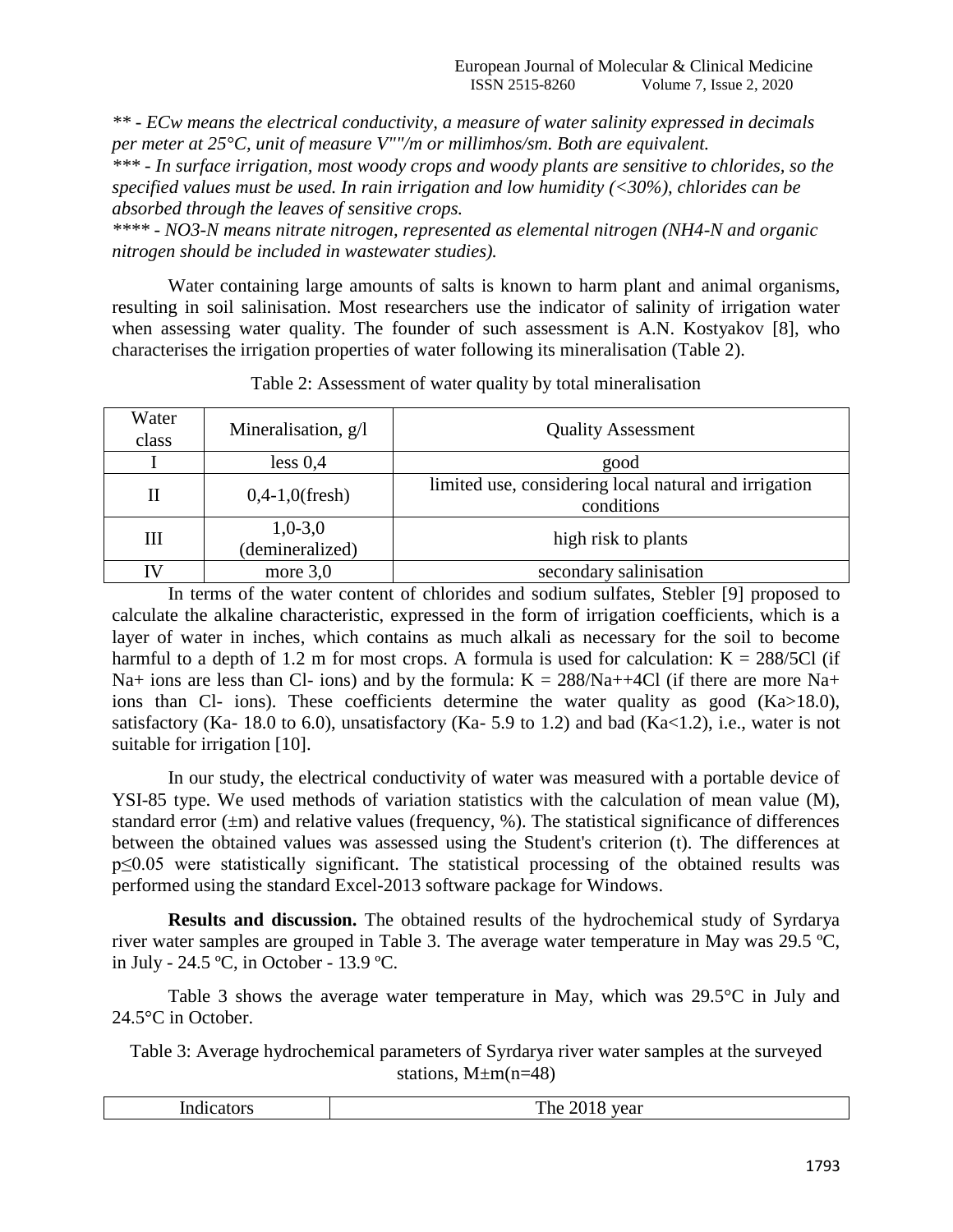|                      | May                 | July                | October           |
|----------------------|---------------------|---------------------|-------------------|
| pH                   | $8,2{\pm}0,59$      | $8,5+0,41$          | $7,8+0,65$        |
| ECw, mS/sm           | $17,0+0,30$         | $23,0 \pm 14,90$    | $12,5+5,08$       |
| Mineralization, mg/l | $1216,7\pm217,18$   | 2132,4±1623,83      | 1131,9±218,54     |
| Chlorides, mg/l      | $75,5 \pm 20,48$    | $107,0 \pm 41,81$   | $74,0 \pm 16,63$  |
| Nitrates, mg/l       | $3,0+0,37$          | $3,5+1,87$          | $3,0+1,05$        |
| Bicarbonates, mg/l   | $217,5 \pm 47,80$   | 242,6±47,87         | $194,0 \pm 31,46$ |
|                      | 2019 год            |                     |                   |
| pH                   | $7,9+0,61$          | $8,0\pm0,45$        | $7,4\pm0,16$      |
| $EC_{w}$ , mS/sm     | $13,0+0,30$         | $2,3+0,14$          | $6,2{\pm}6,69$    |
| Mineralization, mg/l | $1347,7 \pm 135,82$ | $1141,9 \pm 169,08$ | 1222,6±237,40     |
| Chlorides, mg/l      | $93 \pm 12,10$      | $78,1 \pm 10,67$    | $84,1 \pm 17,14$  |
| Nitrates, mg/l       | $2,9 \pm 0,80$      | $2,4+0,29$          | $2,3+0,53$        |
| Bicarbonates, mg/l   | $188 \pm 22.11$     | $206,0 \pm 76,17$   | $216,0+22,2$      |

## European Journal of Molecular & Clinical Medicine ISSN 2515-8260 Volume 7, Issue 2, 2020

*Mineralisation and electrical conductivity*. Its chemical composition sulfates the water of the Syrdarya River and calcium prevails from cations. According to A.N. Kostyakov, all the samples were weakly mineralised so that they may pose an increased danger to plants. It should be noted that the total mineralisation of water samples from the Chirchik River is significantly lower than that of the Syr Darya (p<0.05). In the samples obtained in spring 2018, summer and autumn 2019, the dry residue was below 1 g/l (Figure 1a).

*Electrical conductivity* (EC) is a numerical expression of the ability of an aqueous solution to conduct electric current. The electrical conductivity of natural water depends mainly on the degree of mineralisation, ions dissolved in water, their charge and temperature. As water is a good solvent, it dissolves mineral salts in the form of ions, which keep the electric current due to ion conductivity. The high electrodensity of water indicates a high concentration of ions. The electrical conductivity of water also affects plant growth. The EC measurement at 25<sup>o</sup>C is considered to be a reference [11]. The main effect of high electrical conductivity of water on crop yields is the inability of plants to compete with ions in the soil solution for water (physiological dehydration). The higher the EС, the less water is available to plants, even if the soil is wet. Since plants can only absorb "clean" water, the good water for plants in the soil solution decreases sharply as the EС increases [12]. In our study, the electrical conductivity of water is below normative values, *i.e.*, water can be used to irrigate crops.

*Bicarbonates and pH*. Bicarbonate ion (hydrogenated carbonate ion) is an anion with a negative charge. Rock venting is a source of bicarbonates in water and their concentration depends on the pH of water. It is the main alkaline component of water bodies, so it affects the water hardness and alkalinity. Many bicarbonate salts are soluble in water at standard temperature and pressure, especially sodium bicarbonate and magnesium bicarbonate; both these substances contribute to the total amount of dissolved salts, which is a standard parameter of water quality assessment [11].

The normal pH range for irrigation water is 6.5 to 8.4. Low pH values can cause accelerated corrosion of the irrigation system. High values are often associated with high concentrations of bicarbonates (HCO3-) and carbonates (CO32-). At pH values above 8.5,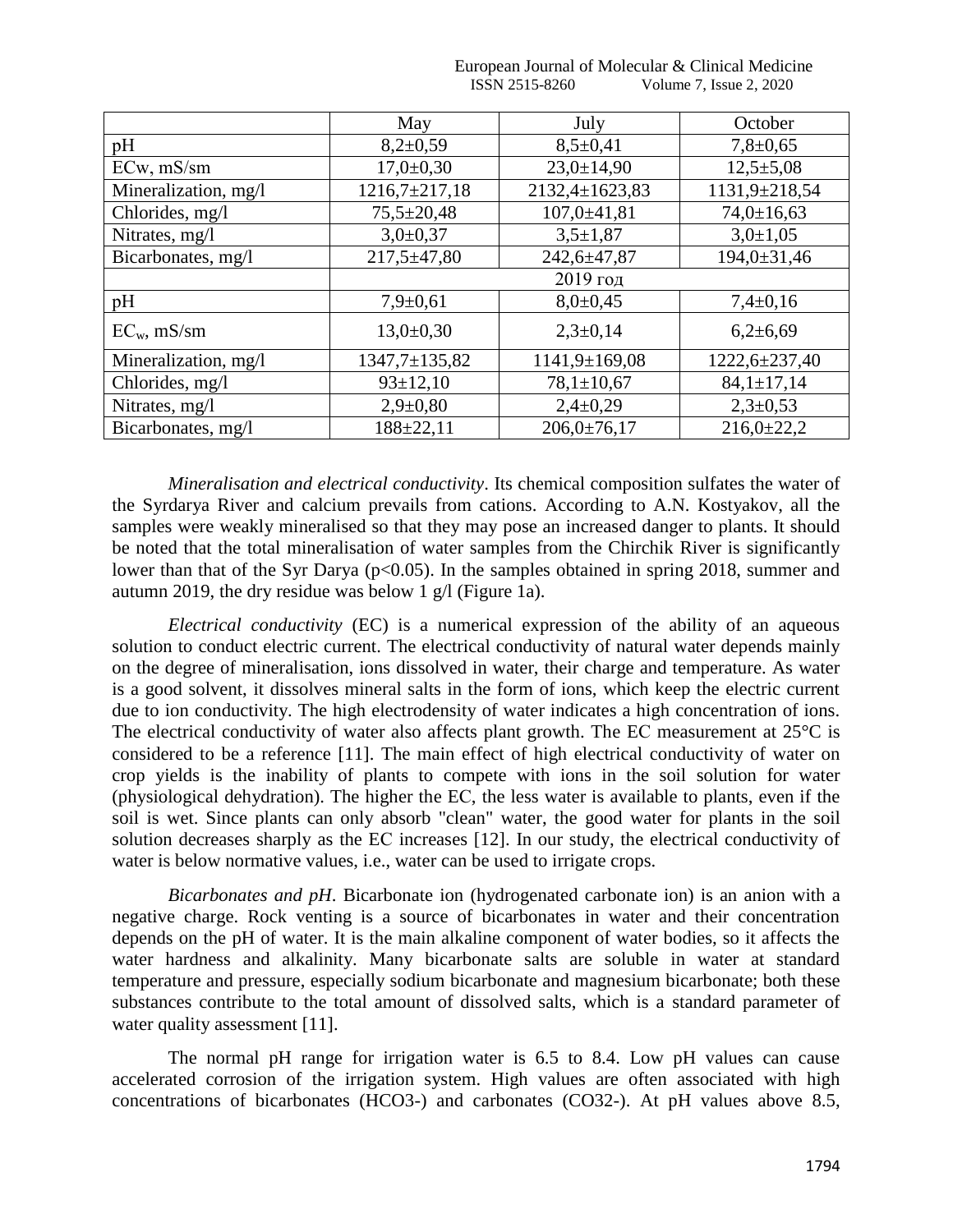carbonates join with calcium and magnesium ions to form insoluble minerals, leaving sodium as the dominant ion in water. Excess bicarbonate ions can form calcite or scale and reduce water flow through openings and sprayers in drip and rainfed irrigation systems [12].

We have found that pH values of water in 2018 in 12.5% of cases authentically exceeded standard values (p<0.01). In 2019, the hydrogen index exceeded the standard values in 6.25% of cases (Picture 1b).



Pic. 1: Suitability of water for irrigation by mineralisation index (a) and pH (b), %

The bicarbonate content was between 25.1 and 281.0 mg/l, corresponding to 0.4-4.6 me/l. Thus, in terms of alkalinity, water can be used for irrigation with little restriction, i.e. acids must be injected to normalise the pH. This is especially true when using drip and rainwater irrigation systems.

*Chlorides*. The most important component of ion runoff, an indicator of mineralisation and genesis of natural waters are chloride ions, which belong to the group of very mobile water migrants. Water with chloride ions content of more than 350 mg/l has a brackish flavor, and at chloride concentration of 500-1000 mg/l it adversely affects stomach secretion[13]. In small concentrations chloride ions are necessary for plant growth, but high chloride content in water can have toxic effect on sensitive crops. Monitoring of chloride ions concentration is especially important in rain irrigation. At sprinkling, possible leaf burns from high chloride concentrations can be reduced by nighttime irrigation or by irrigation on cool, cloudy days [12].

The results of the study showed that the chloride content in almost all samples was within the normative values (less than 4me/l). Only water samples obtained in July 2018 near the settlement of Hakikat and WUA Sohail were 1.3 times higher than the standard values (Figure 2a). In our study, the chloride content of 9.6% of water samples was in the range from 3 to 4me/l (Figure 2b). Thus, water from the Syrdarya River can be used for surface and rainfall irrigation, but constant monitoring of indicators is necessary. Results of water quality assessment of water samples by irrigation factor for Stebler showed that 6.25% of samples characterised water quality as unsatisfactory, and 93.75% of samples - as poor.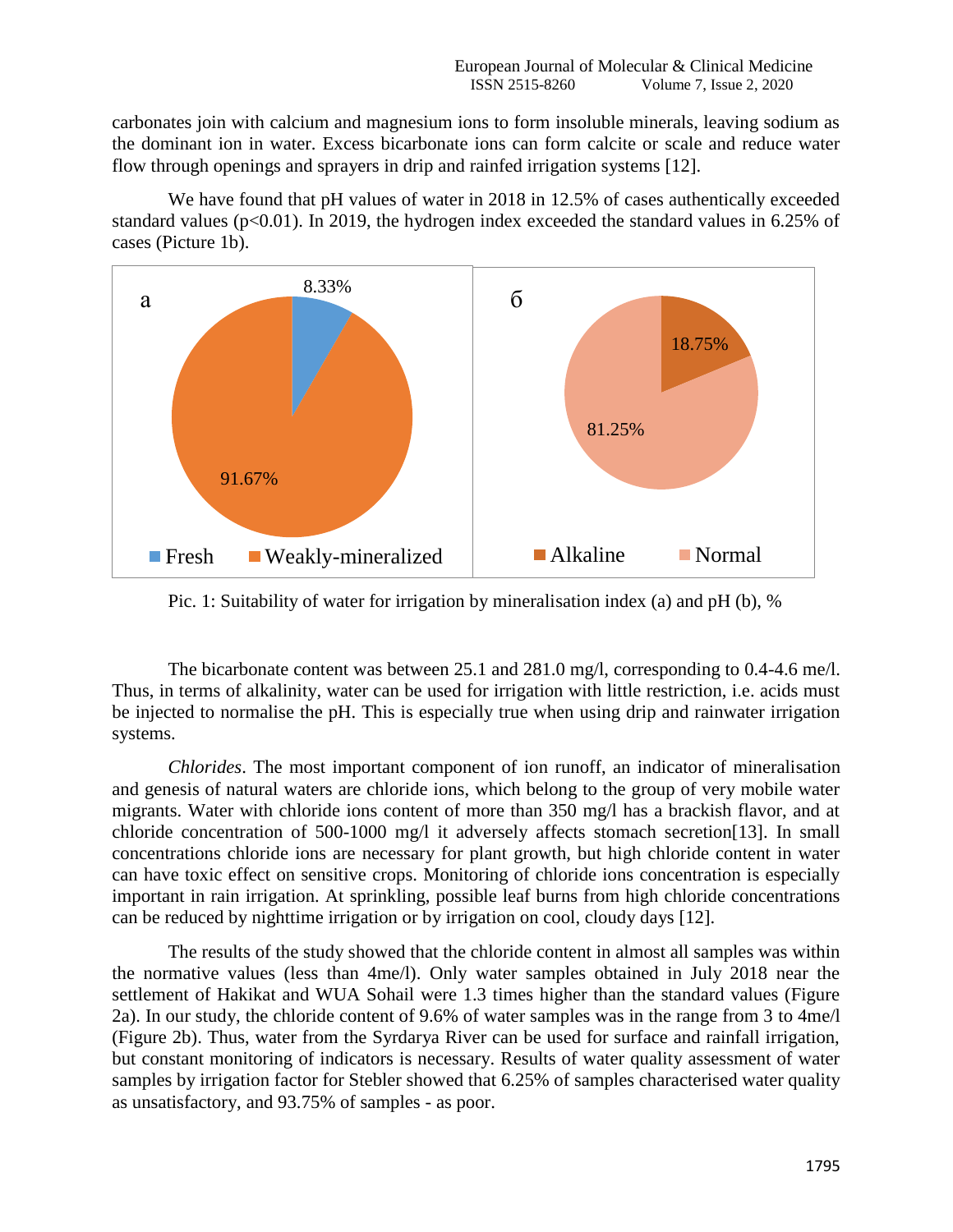*Nitrates*. Nitrates and phosphorus are the main nutrients for crop growth, but their excessive content in water and soil can have a negative effect.



Figure 2: suitability of chloride water for irrigation - for surface irrigation (a) and rainwater irrigation (b), %

Excess nitrogen and phosphorus, especially in the case of paddy rice, can lead to a loss of yield due to excessive growth [14]. Therefore, in South Korea, Taiwan and Japan, there are restrictions on the total nitrogen content in water for irrigation of rice fields [15, 16]. Excess nutrients in water can also cause contamination of groundwater and eutrophication in coastal areas or lakes [17, 18].

The nitrate ion is often found in higher concentrations than ammonium in irrigated water. High nitrogen levels in water reduce yields of sensitive crops such as barley and sugar beet and can also cause excessive growth of some vegetables. However, this can be prevented by the rational use of mineral fertilisers and the right watering regime [12].

In our study, the nitrate ion content in water was within normal values. Therefore, the water in the Syrdarya River can be used for irrigation.

## **Conclusions and recommendations.**

1. Mineralisation of 91.67% of the Syrdarya River water samples was within the range of 1.0 to 3.0 g/l, which limits the use of water for irrigation purposes. Mineralisation of irrigated water can be reduced by diluting it with fresh water. Water can also be used for irrigation of sustainable crops such as barley, sugar beet, cotton, but the problem of soil salinisation should be taken into account.

2. The content of bicarbonate ion in 97.9% of samples was 1.5-8.5 me/l, and pH of water in 18.75% of samples had an alkaline reaction. When using river water for irrigation of pHsensitive crops, it is necessary to correct alkalinity by applying acid-containing substances.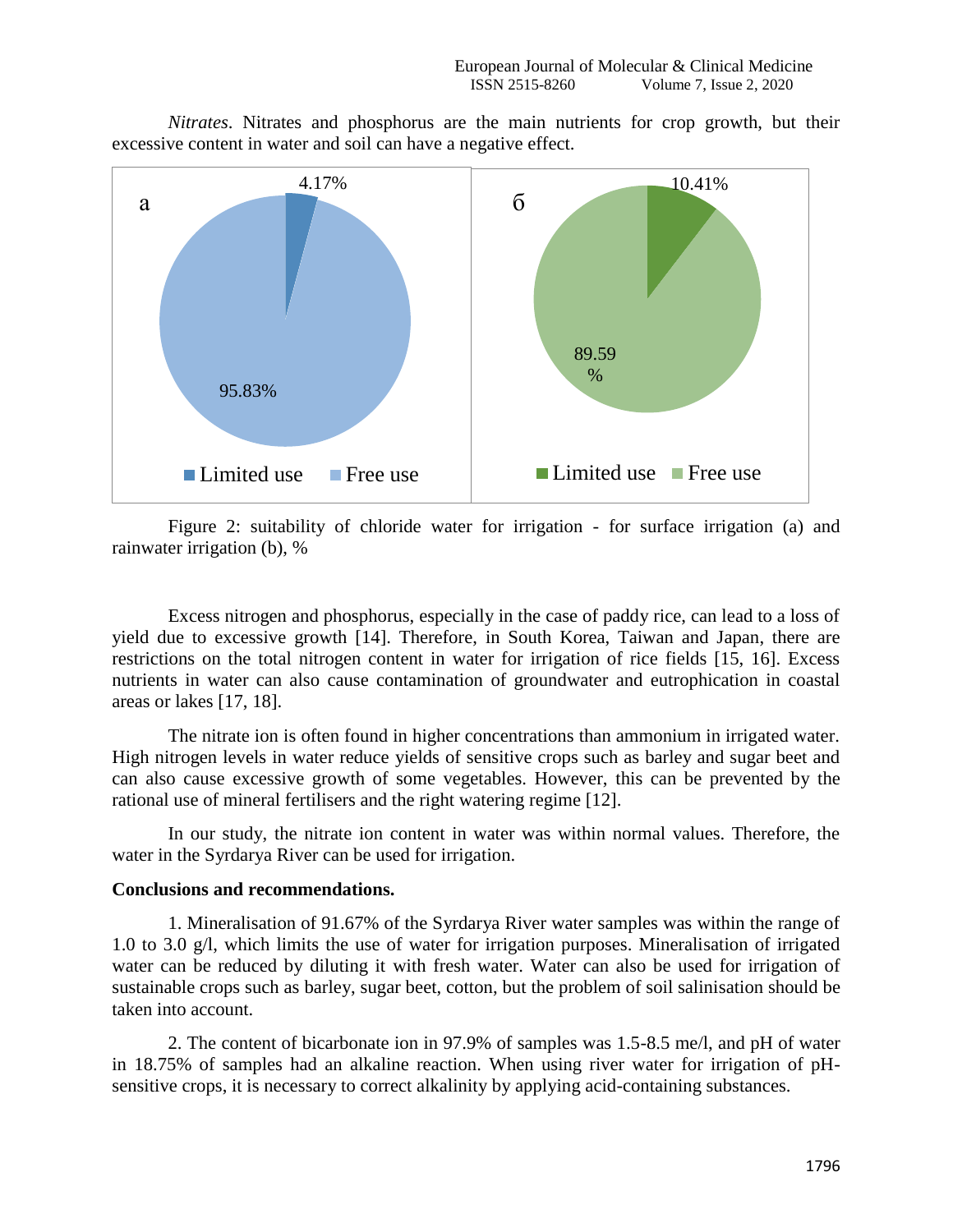3. Electric conductivity of water and concentration of nitrate ion in it was within the limits of normative values. According to chloride ion content, 95.84% of samples are suitable for surface irrigation and 89.59% for rainwater irrigation. At high chloride content in water, it is recommended to water the crop at night on cool overcast days. Plants tolerant to chlorides are barley, sugar beet, sorghum, wheat, zucchini, sanggrass, alfalfa, potatoes.

4. It is recommended to monitor regularly the hydrochemical indicators of irrigated water.

## **Reference:**

- [1] Mishkina V.A., TsupikovaN.A. Analysis of the results of ecological monitoring of the Blue Lake in the warm period of 2018// Youth Science Newsletter, 2019. 1 (18):13-23.
- [2] Dinka M.O., Loiskand I.W., Ndambuki J.M. Hydrochemical characterisation of various surface water and groundwater resources available in Matahara areas, Fantalle Woreda of Oromiya region //Journal ofHydrology: Regional Studies, 2015;3:444–456.doi: 10.1016/j.ejrh.2015.02.007.
- [3] Isidoro D., Aragüés R. River water quality and irrigated agriculture in the Ebro basin: an overview //International Journal of Water Resources Development,2007.23(1):91–106. doi: 10.1080/07900620601159743.
- [4] Zhang W., Ma L., Abuduwaili J., Ge Y., Issanova G., Saparov G. Hydrochemical characteristics and irrigation suitability of surface water in the Syr Darya River, Kazakhstan //Environmental monitoring and assessment,2019.191,9:572. doi:10.1007/s10661-019-7713-8.
- [5] Kipshakbaev N., De Shoutter J., Dukhovny V., Malkovsky I., Ogar N., Haibullin A., Yaprintsev V., Tuchin A., Yakhiyaeva K.Ecosystem restoration in the Syrdarya delta and Northern part of the Aral Sea.Almaty: EVERO; 2010.
- [6] SIC ICWC, UNECE, & CAREC. Water quality in the Amudarya and Syrdarya river basins. Analytical Report,2011.25–26.United Nations Economic Commission for Europe, Tashkent.
- [7] FAO. Water quality for agriculture. Food and Agriculture Organization of the United Nations Rome, 1985. FAO
- [8] KostyakovA.N. Fundamentals of reclamation. -M.: Agricultural publishing, 1960. p.150.
- [9] Bezdnina S.Y. Regulation and improvement of irrigation water quality // Improvement of irrigation water quality. - M: Agropromizdat, 1990. - pp. 4-11.
- [10] Zanosova V.I., Molchanova T.Y. Estimation of underground water quality and degree of its suitability for irrigation (in Russian) // Vestnik of Altai State Agrarian University., 2017. 6 (152): pp. 49-54.
- [11] Arshad M., Shakoor A. Irrigation Water Quality, 2017. 145-160. URL[:https://www.researchgate.net/publication/320531819\\_Irrigation\\_Water\\_Quality](https://www.researchgate.net/publication/320531819_Irrigation_Water_Quality)
- [12] Bauder T.A., Waskom R.M., Sutherland P.L., DavisJ.G. Irrigation Water Quality Criteria. Colorado State University extension, 2011.5:4
- [13] Afanasyeva, E.S.; Safarova, V.I.; Fatyanova, E.V. Natural and technogenic factors of the white chloride ion pollution of the river (in Russian) // Bashkir chemical journal., 2014. 21(4):97-103.
- [14] Setter T.L., Laureles E.V., Mazaredo A.M. Lodging reduces the yield of rice by selfshading and reductions incanopy photosynthesis //Field Crop. Res.,1997. 49: 95–106.